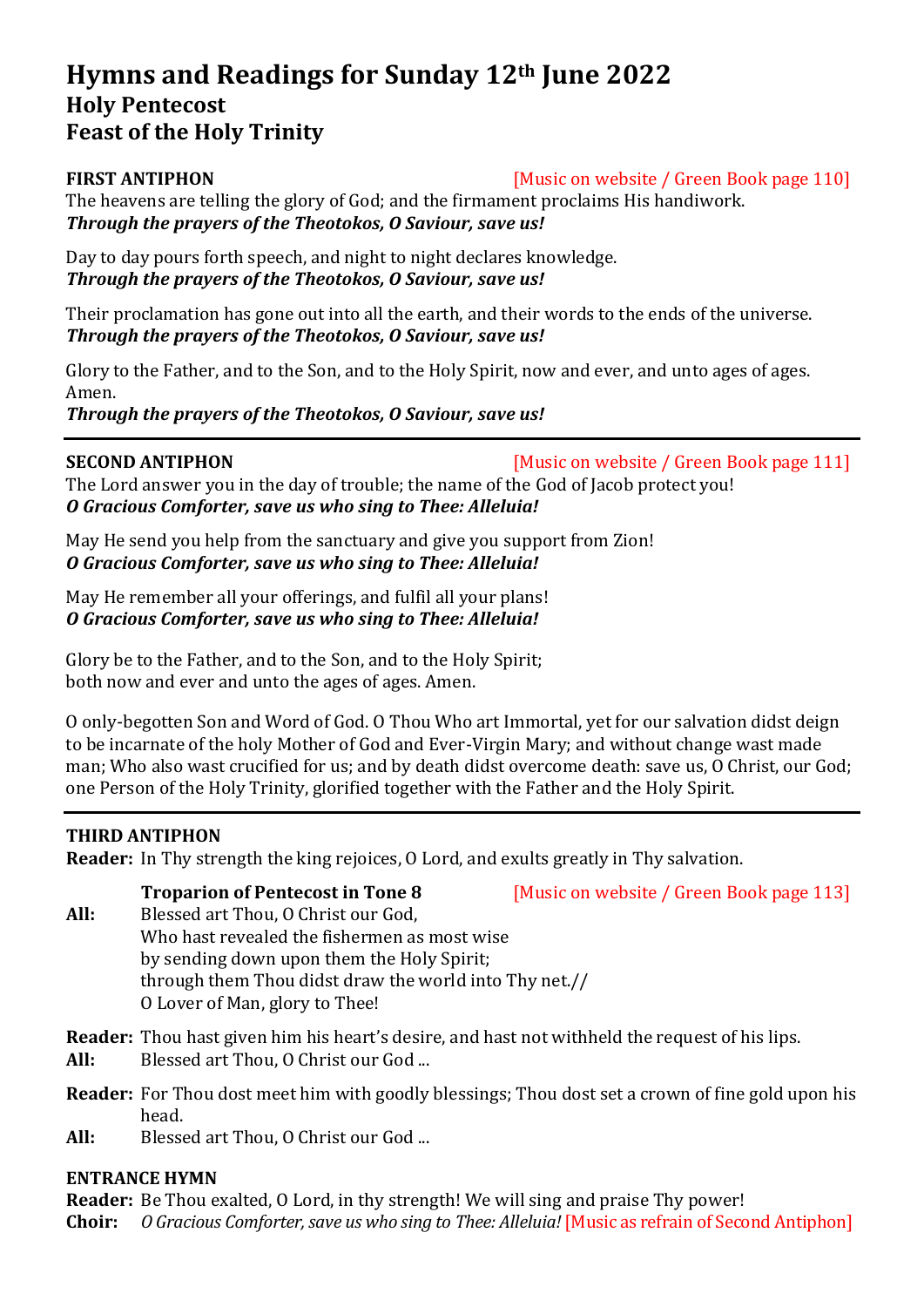# **TROPARION & KONTAKION**

**Troparion of Pentecost in Tone 8** [Music on website / Green Book page 113] Blessed art Thou, O Christ our God, Who hast revealed the fishermen as most wise by sending down upon them the Holy Spirit; through them Thou didst draw the world into Thy net.// O Lover of Man, glory to Thee!

Glory … Both now …

**Kontakion of Pentecost in Tone 8** [Music on website / Green Book page 113]

When the Most High came down and confused the tongues, He divided the nations; but when He distributed the tongues of fire, He called all to unity.// Therefore, with one voice we glorify the All-holy Spirit.

# **INSTEAD OF THE TRISAGION**

As many as have been baptized into Christ have put on Christ. Alleluia! (x 3)

Glory be to the Father, and to the Son, and to the Holy Spirit; both now and ever and unto ages of ages. Amen.

Have put on Christ. Alleluia!

As many as have been baptized into Christ have put on Christ. Alleluia!

### **PROKEIMENON**

- **Reader:** The Prokeimenon in the Eighth Tone.
- **Reader:** Their proclamation hath gone out into all the earth, and their words to the ends of the universe!
- **Choir:** Their proclamation hath gone out into all the earth, and their words to the ends of the universe!
- **Reader**: The heavens are telling the glory of God; and the firmament proclaims His handiwork.
- **Choir:** Their proclamation hath gone out into all the earth, and their words to the ends of the universe!
- **Reader:** Their proclamation hath gone out into all the earth,
- **Choir:** and their words to the ends of the universe!

## **EPISTLE**

The Reading from the Acts of the Holy Apostles.

When the day of Pentecost had come, they were all together in one place. And suddenly a sound came from heaven like the rush of a mighty wind, and it filled all the house where they were sitting. And there appeared to them tongues as of fire, distributed and resting on each one of them. And they were all filled with the Holy Spirit and began to speak in other tongues, as the Spirit gave them utterance. Now there were dwelling in Jerusalem Jews, devout men from every nation under heaven. And at this sound the multitude came together, and they were bewildered, because each one heard them speaking in his own language. And they were amazed and wondered, saying, "Are not all these who are speaking Galileans? And how is it that we hear, each of us in his own native language? Parthians and Medes and Elamites and residents of Mesopotamia, Judea and Cappadocia, Pontus and Asia, Phrygia and Pamphylia, Egypt and the parts of Libya belonging to Cyrene, and visitors from Rome, both Jews and proselytes, Cretans and Arabians, we hear them telling in our own tongues the mighty works of God." [Acts 2:1-11]

## **ALLELUIA**

**Choir:** Alleluia, alleluia, alleluia!

**Reader:** By the Word of the Lord the heavens were made; and all their host by the Spirit of His mouth. **Choir:** Alleluia, alleluia, alleluia!

**Reader** The Lord looked down from heaven, and saw all the sons of men.

**Choir:** Alleluia, alleluia, alleluia!